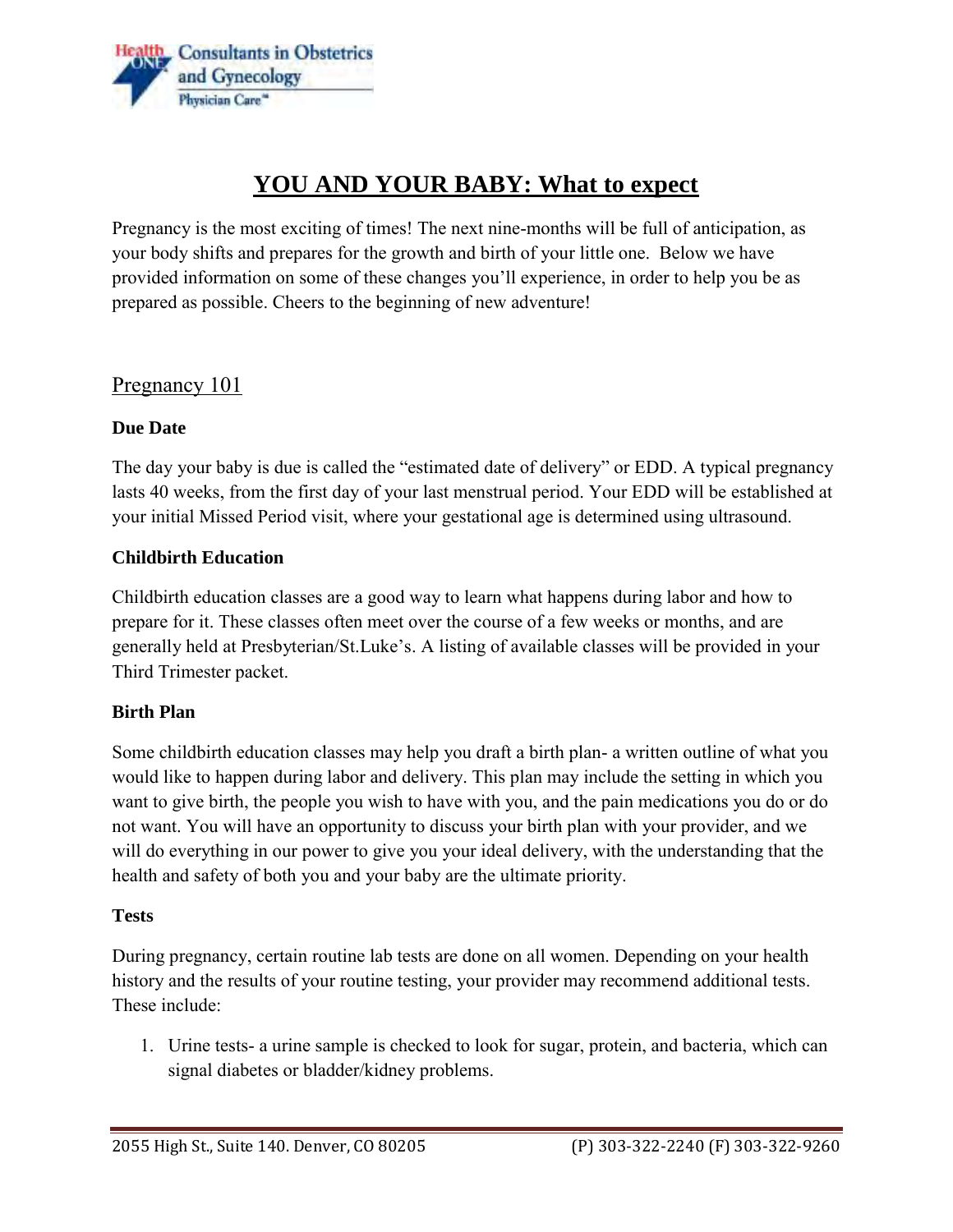- 2. Blood tests- blood samples are checked for anemia and certain infections. Your blood type and Rh factor are also noted.
- 3. Pap test or cervical culture
- 4. Glucose screening test- Blood sugars are measured to test for gestational diabetes
- 5. Group B Streptococcus testing

# **Fetal Monitoring**

Based on the results of routine prenatal care, your provider may suggest tests to check the health of the baby. The following tests are used to monitor the well-being of your baby:

- 1. Kick count- a record of how often you feel your baby move
- 2. Ultrasound Exam- An exam that uses sound waves to create pictures of the baby.
- 3. Electronic Fetal Monitoring-These tests, including the non-stress test and the contraction stress test, help your provider detect signs of fetal distress.
- 4. Biophysical Profile- A combination of electronic fetal monitoring and ultrasound results are used to assess the well-being and development of your baby.

## **Testing for Birth Defects and Genetic Disorders**

Tests can be done to help detect certain birth defects. Types of screening include:

- 1. First Trimester Screening-Includes an ultrasound and blood tests, combined to determine your baby's risk for Down Syndrome and Trisomy 18. These tests are done between 10- 14 weeks of pregnancy.
- 2. Maternal Serum Screening- A group of blood tests (also called "quad screen") that check for abnormal levels of substances linked with certain birth defects such as Down Syndrome and neural tube defects. These tests are done between 15 and 20 weeks of pregnancy.
- 3. Cystic Fibrosis Testing/Cell free fetal DNA- Blood test to quantify the risk of giving birth to a child with cystic fibrosis. This test can be done prior to becoming pregnant, or in early pregnancy.

Additional tests are done if the results of a screening test or other factors raise concerns about your baby. No test is perfect, and may not always detect a present birth defect. No test can screen for ALL possible genetic abnormalities.

### **Nutrition**

 A healthy diet is even more important during pregnancy, when there are added demands on your body, in order to meet the needs of a growing fetus. A variety of foods can be used to create a healthy diet for you and your baby. Your diet should include proteins, carbohydrates, vitamins, minerals, and fat. You often can get enough of these nutrients from a well-balanced diet, but your provider may suggest a supplement of prenatal vitamin to ensure adequate nutrition.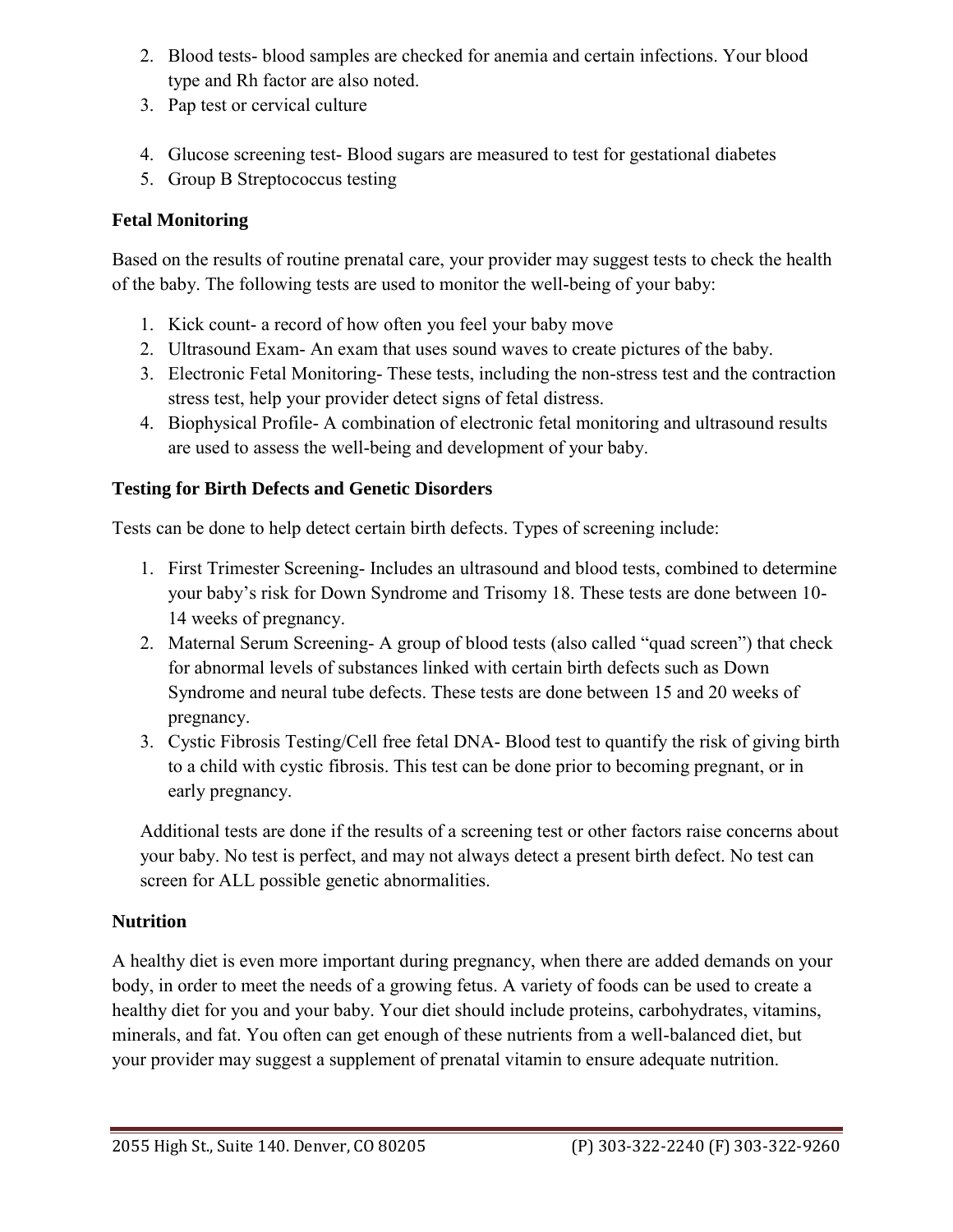### **Weight Gain**

An average woman needs about 2,000 calories a day. When you are pregnant, you need about 300 calories more each day to stay healthy and help the fetus grow. A woman whose weight is normal before she becomes pregnant should gain 25-35 pounds during pregnancy. Women who are underweight should gain 28-40 pounds, and women who are overweight should gain 15-25 pounds.

### **Exercise**

Exercise can help strengthen muscles used in labor, as well as lessen some of the discomforts of pregnancy. It may give you more energy and make you feel better. Keep exertions at a lower level than you would normally exercise, as you will find that you tire easily and it takes longer to recover. Other precautions include:

- 1. Avoid getting overheated
- 2. Limit outdoor exercise in hot weather
- 3. Avoid exercise that makes you very tired, or with a high risk of falling
- 4. Drink plenty of water
- 5. Wear good supportive shoes and sports bra

### **Work**

Most of the time, healthy women with a problem-free pregnancy can continue to work if her job poses no more risk than daily life. Discuss with your doctor the type of work you do both at the workplace and at home.

### **Travel**

Most women can travel safely until the month before their due date. Usually, the most comfortable time to travel is in the middle of pregnancy. Regardless of when you choose to travel, keep the following tips in mind:

- 1. Use safety and lap belts
- 2. Walk around every 60 to 90 minutes
- 3. Take crackers, juice or other light snacks with you to help prevent nausea.
- 4. Drink plenty of fluids
- 5. Do not take motion-sickness pills unless you check with your provider first.
- 6. Take a copy of your medical record with you if you will be traveling far from home.

### **Medications**

 Do not stop taking a medication prescribed for you before checking with your provider. Some medications could cause birth defects or other problems in the baby, while others may be safe to take during pregnancy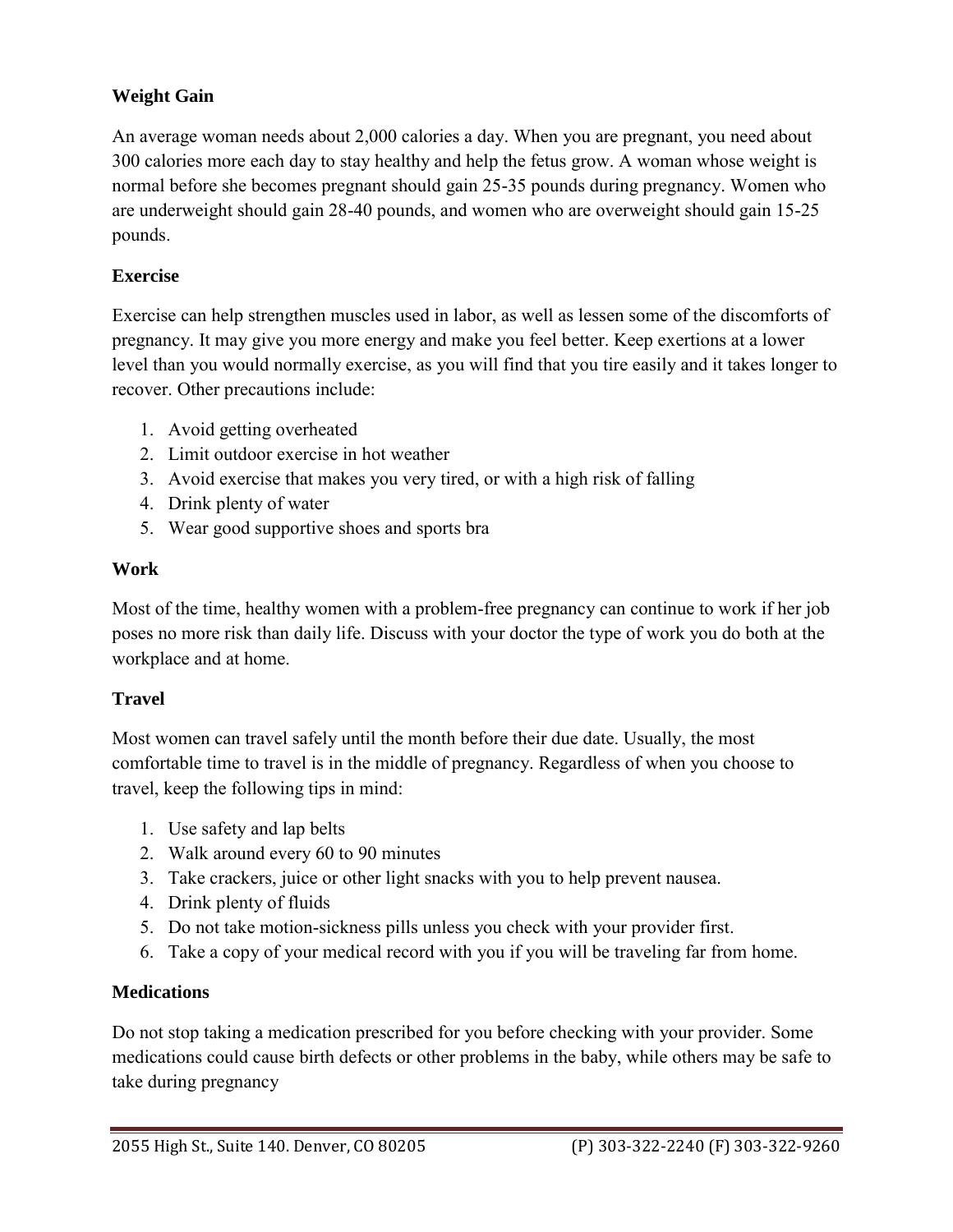### **Alcohol, Tobacco, and Other Drugs**

Alcohol can harm a developing fetus. How much alcohol it takes to harm the fetus is not known, therefore, it is best not to drink at all during your pregnancy. Drinking alcohol can lead to fetal alcohol syndrome.

Smoking during pregnancy results in a higher likelihood of developing certain problems such as vaginal bleeding, stillbirth, and small babies. Less oxygen and nutrients may reach the fetus, leading to a higher prevalence of asthma and sudden infant death syndrome (SIDS).

Illegal drugs such as crack or cocaine, heroin, PCP, methamphetamines, or tranquilizers also pose serious harm to the fetus. Use of these drugs can cause problems with the placenta, cause preterm birth, as well as birth defects.

Marijuana use during pregnancy is also not recommended, as studies suggest it's use during pregnancy is connected to low birth weights, and the active ingredient (THC) can be transferred to your baby through breast milk.

### **Abuse**

 please tell your provider. Many women are victims of physical, sexual, or emotional abuse. Abuse often begins or increases during pregnancy, putting both the woman and fetus at risk. During pregnancy, the abuser is more likely to aim blows at the women's breast and abdomen. Dangers to the fetus include miscarriage, low birth weight, and direct injury from blows. If you are being abused,

# **Changes to Expect During Pregnancy**

 only occur in the early weeks of pregnancy, while others may occur only at the end. As your fetus grows and changes, it is normal for you to have some discomforts. Some of these

### **Physical Changes**

Early in pregnancy, your breasts begin to grow and change to prepare for breastfeeding your baby. They will feel firm and tender. As your breasts grow, be sure to find a bra that fits well and provides adequate support.

### **Frequent Urination**

Throughout pregnancy, the kidneys work harder to flush waste products out of your body. As your uterus also begins to grow, it puts pressure on the bladder. Increased urination is normal, as long as there are no symptoms of burning or pain. Consuming less caffeinated beverages such as coffee, tea, and soda will also help you to urinate less often.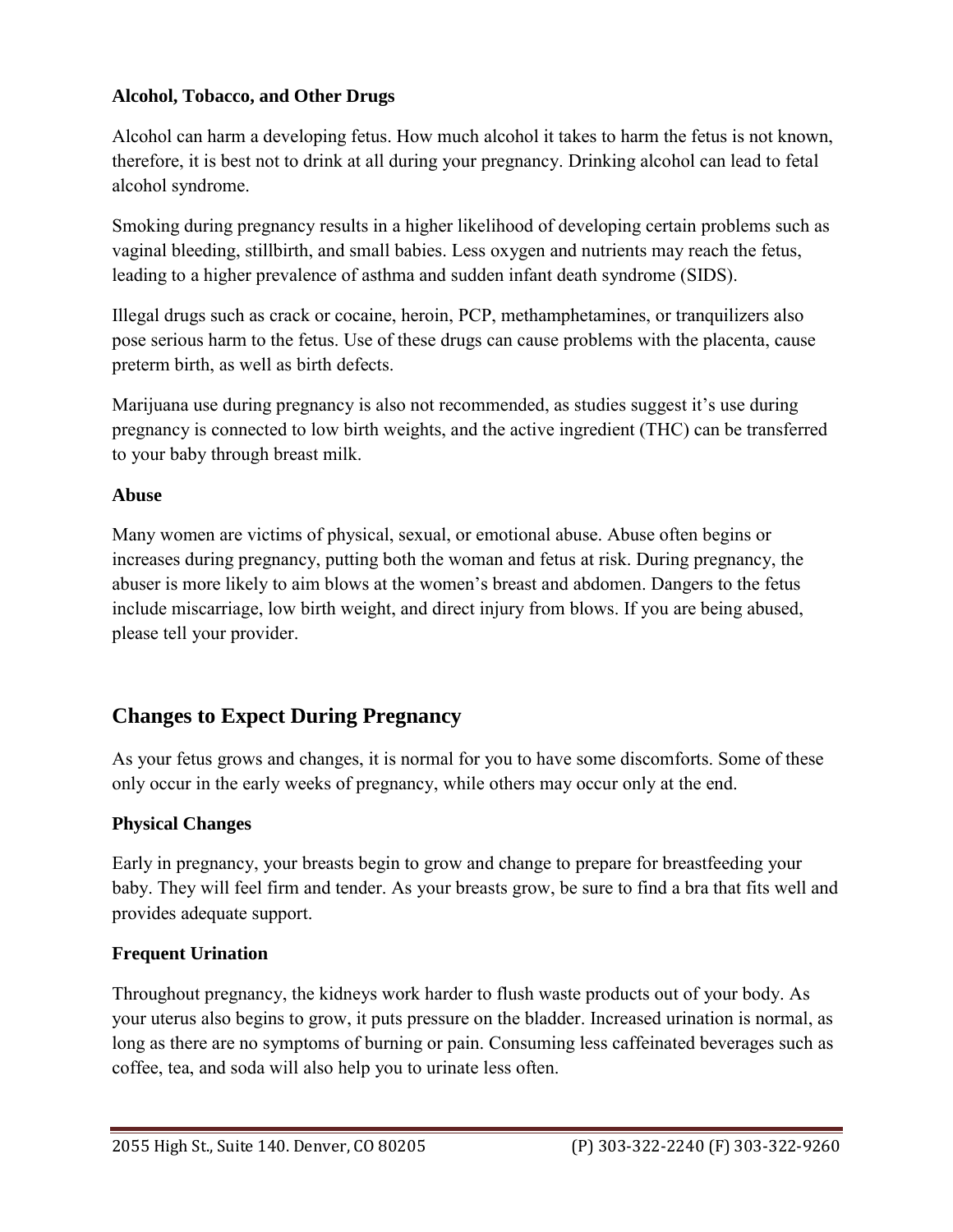### **Mouth and Tooth Changes**

Pregnancy hormones can make your gum swell and even bleed. Switching to a softer toothbrush may help lessen this irritation. Be sure to see your dentist for routine cleanings.

#### **Lower-Abdominal Pain**

 As your uterus grows, the muscles that support it are pulled and stretched. You may experience this stretching as either a dull ache, or a sharp pain on one side of your belly. These pains are most common between 18-24 weeks of pregnancy.

#### **Numbness and Tingling**

Some women have pain, numbness, or tingling in certain parts of their bodies during pregnancy. As your uterus grows, it presses on some of the nerves connecting your legs to your spinal cord. This may cause chronic pain in the hip or lower back/glutes (sciatica).

#### **Shortness of Breath**

Later in pregnancy, your uterus takes up more room in your abdomen. By about 31-34 weeks, the uterus is so large that it presses the stomach and diaphragm (a flat, strong muscles that aids in breathing) up towards the lungs, making for less room for these organs to move and expand.

#### **Skin Changes**

The hormones in your body often cause some changes in your skin. Some women have brownish, uneven marks around their eyes and over the nose and cheeks. This is called Chloasma, and usually disappear or fade after delivery or breastfeeding, when hormones return to normal levels. Being in the sun tends to make these marks darker.

### **Easing Discomforts**

#### **Backache**

One of a pregnant women's most common problems, especially in the later months, is backache. One cause is the strain on your back muscles from carrying extra weight; another is the posture women often assume during pregnancy to offset this additional weight. Exercises to stretch and strengthen your back muscles can help relieve this discomfort.

#### **Congestion and Nosebleeds**

 As a result, you may have a stuffy or runny nose. During pregnancy, your hormone levels increase, and your body makes extra blood. Both of these changes cause the mucous membrane inside your nose to swell, dry out, and bleed easily.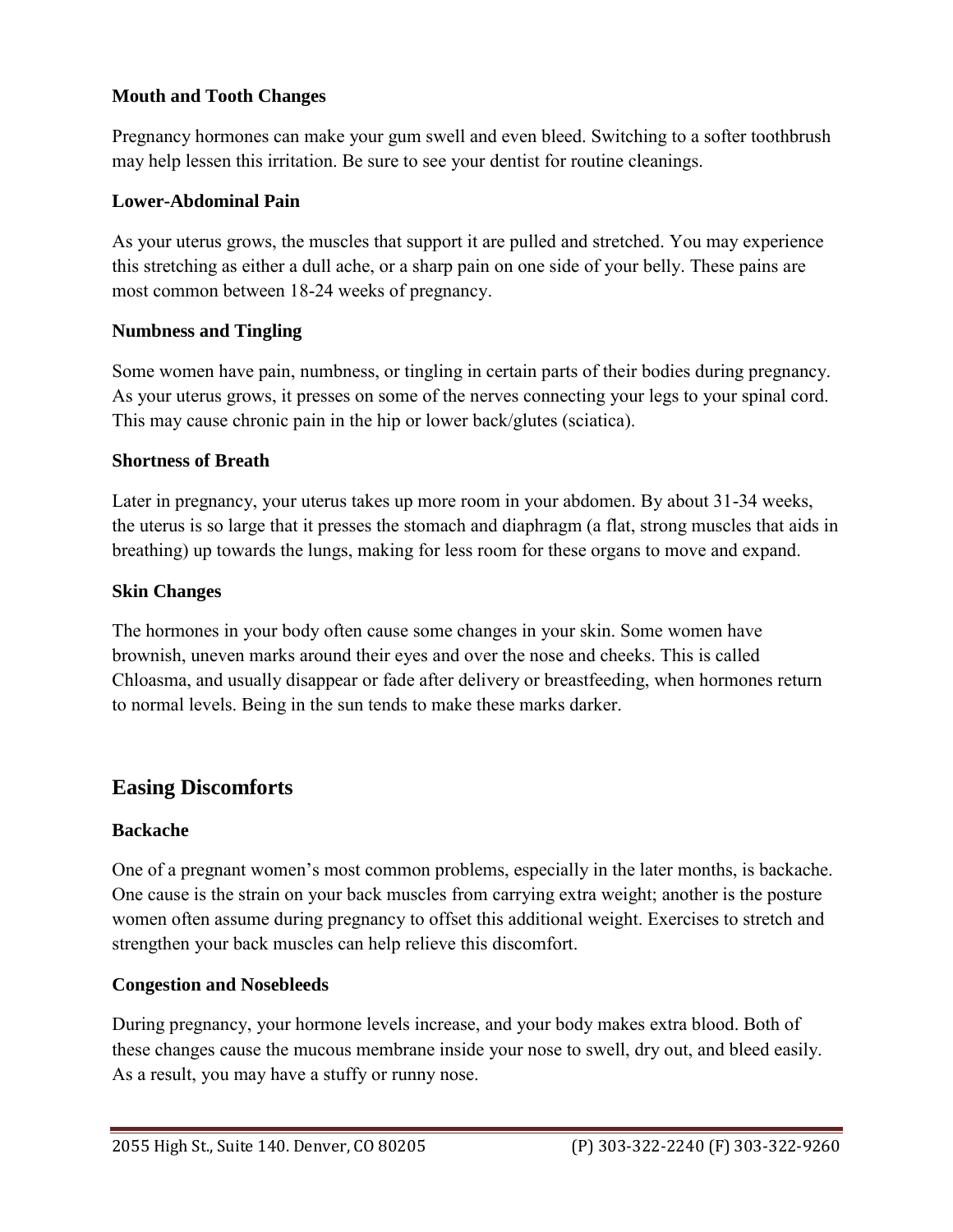### **Constipation**

Most pregnant women get constipated at some point during pregnancy. When this happens, gas can build up and cause bloating and pain. Pregnancy hormones may slow digestion and cause constipation. Toward the end of pregnancy, the weight of the uterus puts extra pressure on your rectum, adding to the problem.

### **Leg Cramps**

 During pregnancy, a sharp, painful cramp or "charley horse" in the calf may be a bother, especially at night. Stretching your legs before going to bed can help relieve cramps. Avoid pointing your toes when stretching or exercising.

#### **Heartburn**

Heartburn is a burning feeling in the throat and chest. This is often caused by pregnancy hormones, which relax the muscle valve between your stomach and esophagus (the tube leading from the throat to the stomach). As your uterus grows, it adds to the problem by pressing up against your stomach.

#### **Insomnia**

After the first few months of pregnancy, you may find it hard to sleep at night. As your abdomen grows larger, it may be hard to find a comfortable sleeping position.

#### **Nausea and Vomiting**

Nausea and vomiting are common during the first 12-14 weeks of pregnancy. This is often called "morning sickness", although it can occur at any time of the day, and can be exacerbated when your stomach is empty.

#### **Swelling**

Some swelling ("edema") in the hands, face, legs and ankles/feet, is normal during pregnancy. It is caused by the extra fluid in your body, and tends to be worse in late pregnancy or during the summer. Let your provider know if you are more swollen than usual, or if you have sudden swelling in your face or hands.

#### **Varicose Veins**

The weight of your uterus pressing down on a major vein can slow blood flow from your lower body. The result may be sore, itchy, blue bulges on your legs and vulva called "varicose veins". In most cases, these do not pose any problems.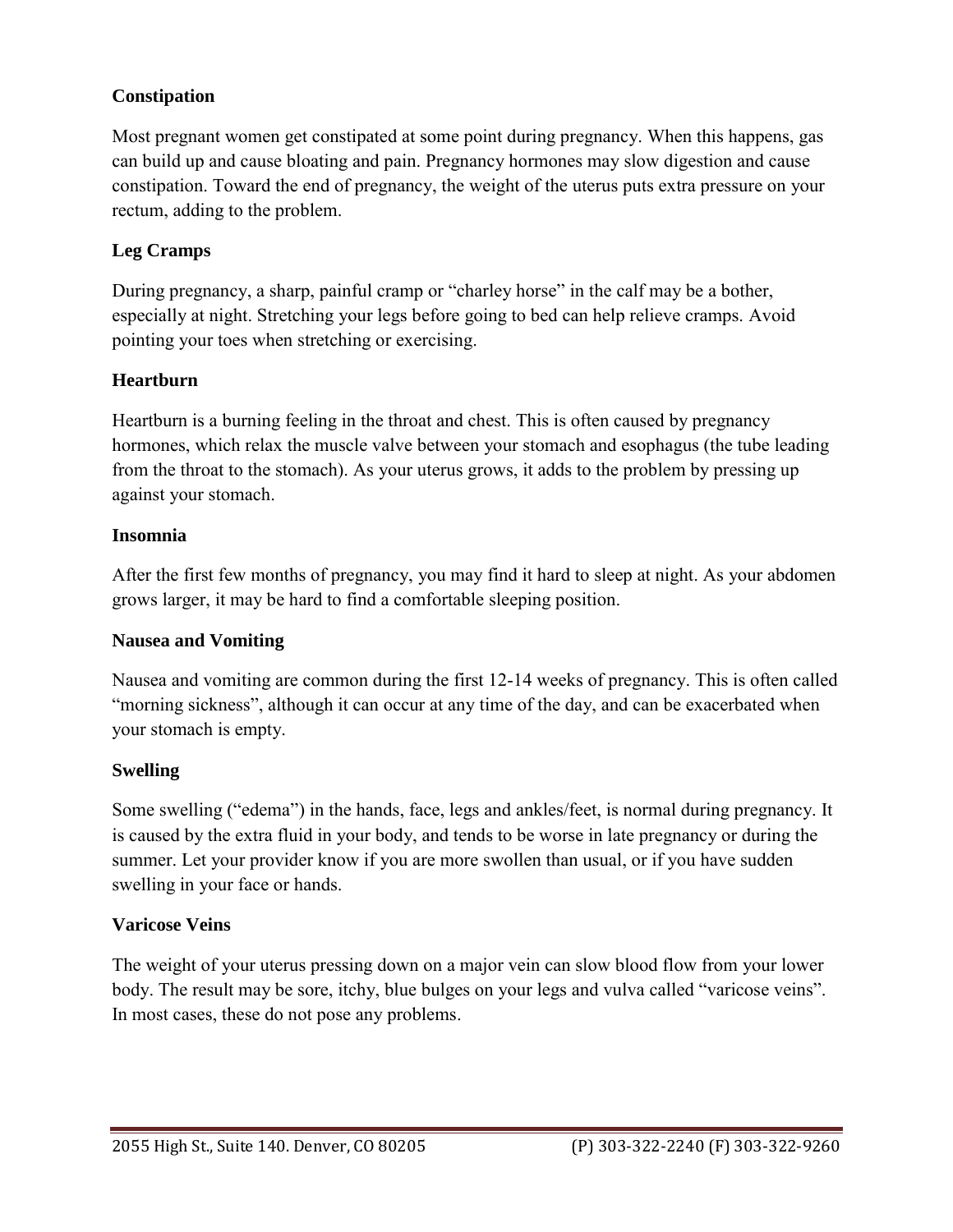# **Emotional Changes**

 and bad, are normal. Ask loved ones or close friends to support you and be patient. Your body is going through many changes now, and so are your emotions. These emotions, good

### **Your Partner**

Pregnancy can be a special time for a couple. However, large changes can also add strain to these relationships, while you both adapt new ways of doing things. Try to make time for each other. For a healthy woman, sex is safe into the last few weeks of pregnancy. Your provider may advise you to limit or avoid sex if problems arise.

#### **Your Children**

Pregnancy is often a time of excitement and planning, making your children aware of the changes happening around them. Try including them in your planning!

### Labor

You cannot predict when labor will start. There are some things you can do ahead of time to be ready:

- 1. Pack your bag for the hospital
- 2. Plan your hospital route
- 3. Always call your doctor first, prior to heading to the hospital
- 4. Be sure to have a car seat to bring your baby home in

#### **True Labor versus False Labor**

 uncomfortable or even painful s you get close to your due-date. These irregular cramps are called In the last weeks of pregnancy, your uterus might start to cramp. These cramps may become Braxton-Hicks contractions, or "false labor". One good way to tell true labor from false labor is to time the contractions. Time the length of each contraction, and time between contractions. It is time to head to the hospital if:

- 1. Your amniotic sac ruptures ("water breaks")
- 2. You are actively bleeding from the vagina
- 3. Contractions are occurring less than 5 minutes apart
- 4. You are experiencing a constant, severe pain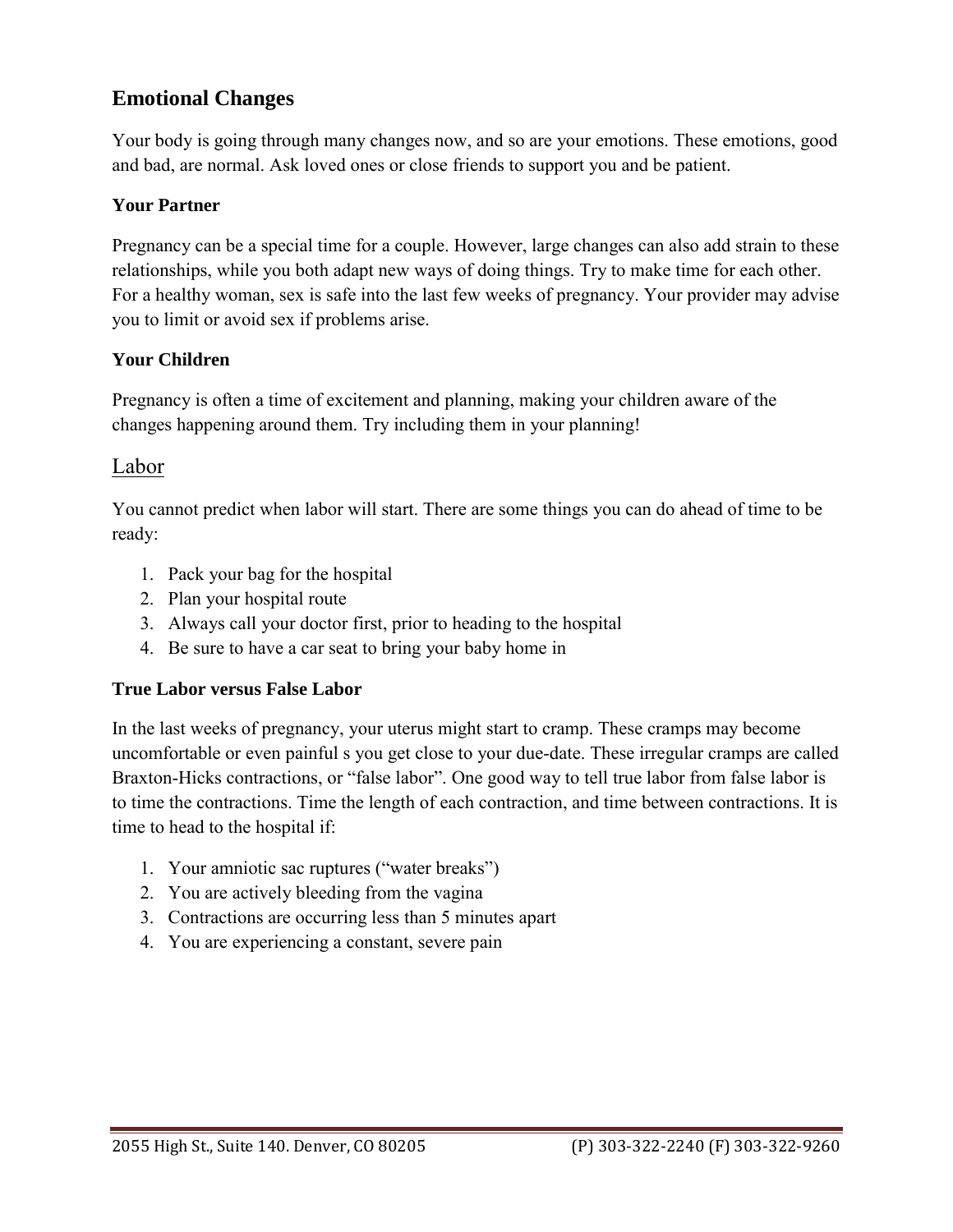# Delivery

This hospital is always the safest place for you to give birth to your baby. Ask to tour the hospital in advance so that you know what to expect when you arrive.

### **What Happens During Labor**

Knowing what happens during labor can make it easier for you to relax and do your part. On average, labor lasts between 12 and 24 hours for a first birth. In later births, labor may be much shorter.

Labor is divided into three stages, during which specific changes take place in your body. Labor begins when the uterus contracts and the cervix starts to open. Early labor is often felt as a lowbackache that moves around to the front of your uterus. As labor continues, the contractions come closer and closer together, helping the baby through the vagina.

### **Monitoring During Labor**

 warning signs. Fetal heartbeats are recorded at certain intervals, often following a contraction The heart rate of the fetus is usually monitored during labor to help alert your provider to

### **Vaginal Delivery**

Most women give birth to their babies through the vagina. When your baby's head appears at the opening of the vagina, the tissue of the vagina becomes very thin and tightly stretched. Sometimes it is not possible for the baby's head to fit through without tearing the surrounding skin and muscles.

### **Cesarean Delivery**

In some cases, a cesarean birth may be necessary. Cesarean birth is delivery of the baby through an incision made in the mother's abdomen and uterus. This does not eliminate the possibility of future vaginal deliveries, also known as "VBAC".

### **Postpartum**

After delivery, your temperature, pulse, breathing and blood pressure will be checked regularly, and you will be assisted in getting to know your baby. Most women spend 1-2 days in the hospital following a vaginal delivery, and 3-5 days following a cesarean delivery.

### **Breastfeeding**

Breastfeeding is ideal way to feed newborns. Mother's breast milk best meets the baby's nutritional needs, and helps in resistance of disease and allergies.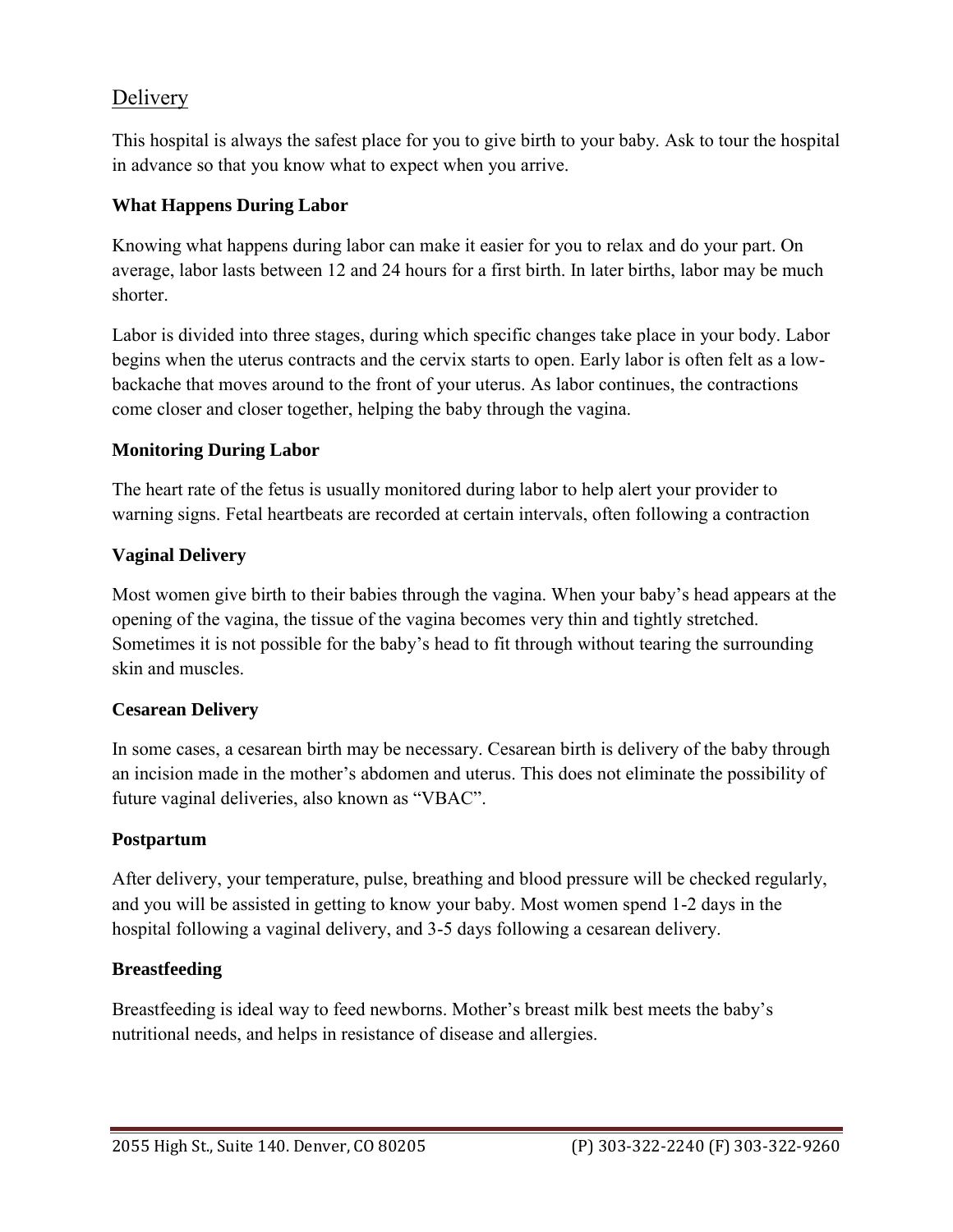# Following Delivery

During pregnancy, your body worked around-the-clock for 40 weeks to help your baby grow. Now that your baby is here, there is more work to be done as your body recovers from pregnancy, labor, and delivery. Please be patient in allowing things to return to normal!

#### **Hemorrhoids and Varicose Veins**

If you had varicose veins or hemorrhoids during pregnancy, they may get worse after delivery. These sore, swollen veins can also show up for the first time due to intense straining during labor.

#### **Urinary Problems**

In the first days following delivery, you may feel the urge to urinate without the ability to actually pass any urine. You may also experience burning and pain with urination. These symptoms are normal, and usually resolve within a few days.

#### **Swollen Breasts**

Your breast begin to fill with milk approximately 2-4 days after delivery. When this occurs, they may feel very full, hard, and tender to touch. The best relief for this engorgement is breastfeeding or pumping.

#### **Cesarean Incision**

 If you had a cesarean birth, your provider will give you instructions on how to care for your incision after delivery.

#### **Postpartum Depression**

 You may feel anxious or emotional, and even at times feel angry with the new baby. The "baby blue" characteristically last only a few hours to a week following delivery. Nearly 70-80% of new mothers get "baby blues", which generally sets in 2-3 days after birth.

Approximately 10% of new mothers experience symptoms of clinical postpartum depression. This is marked by feelings of despair, severe anxiety, or hopelessness that gets in the way of daily life. These symptoms can occur after any birth, and are not limited to a woman's first delivery. If you experience postpartum depression, let your provider know immediately.

#### **Lochia**

Once your baby is born, your body sheds the blood and tissue that lines your uterus. This vaginal discharge is called "lochia", and is normal.